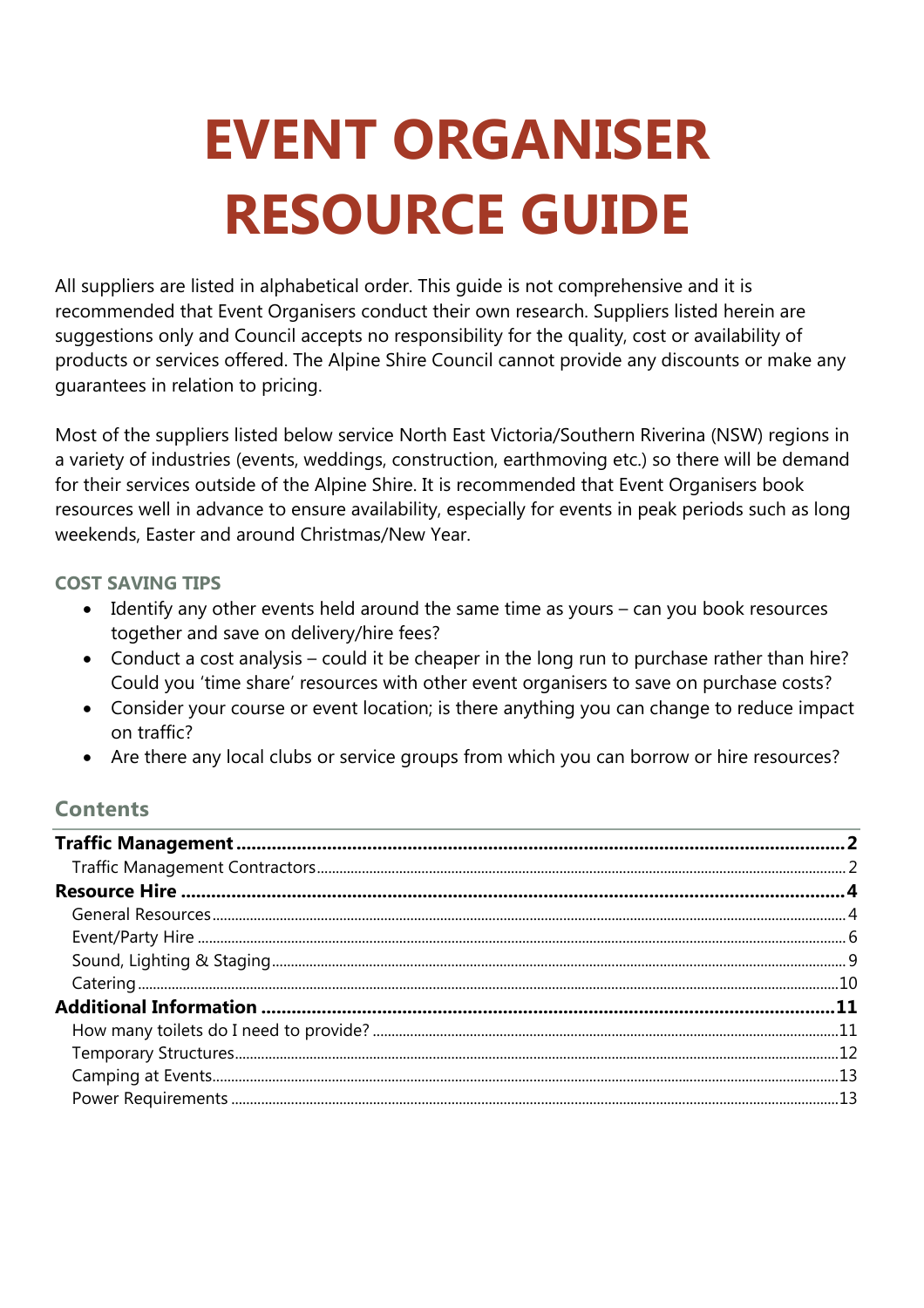### Traffic Management

#### **Traffic Management Contractors**

The companies listed below can assist in the development of your traffic management plan and provide the signage, equipment and personnel to implement the plan. Traffic management plans will need to be approved by Council and VicRoads (where relevant). Permit applications must be submitted at least 8 weeks prior to your event.

\*Please note that any contractor implementing a traffic management plan on a VicRoadsmanaged road must be pre-qualified with VicRoads. Those contractors marked with an asterisk (\*) below are pre-qualified.

| <b>Border Traffic Solutions *1</b> |                            |  |
|------------------------------------|----------------------------|--|
| Location                           | Wodonga                    |  |
| Phone                              | 0418 663 599               |  |
| Email                              | allen@bordertraffic.com.au |  |
| Website                            |                            |  |

| <b>Crameri Enterprises Pty Ltd *</b> |                              |  |
|--------------------------------------|------------------------------|--|
| Location                             | Myrtleford                   |  |
| Phone                                | 03 5752 2097                 |  |
| Email                                | crameri@bigpond.net.au       |  |
| Website                              | www.cramericonstructions.com |  |

| <b>GAME Traffic &amp; Contracting *</b> |                           |  |
|-----------------------------------------|---------------------------|--|
| Location                                | Wangaratta                |  |
|                                         | Wodonga                   |  |
| Phone                                   | 0428 963 464 (Wangaratta) |  |
|                                         | 0417 162 847 (Wodonga)    |  |
| Email                                   | wangaratta@game.org.au    |  |
|                                         | wodonga@game.org.au       |  |
| Website                                 | www.game.org.au           |  |

| <b>Global Traffic Management *</b> |                             |  |
|------------------------------------|-----------------------------|--|
| Location                           | Wodonga                     |  |
| Phone                              | 03 5831 5700                |  |
|                                    | 1300 456 225 (general)      |  |
| Email                              | wodonga@gtmaustralia.com.au |  |
| Website                            | www.gtmaustralia.com.au     |  |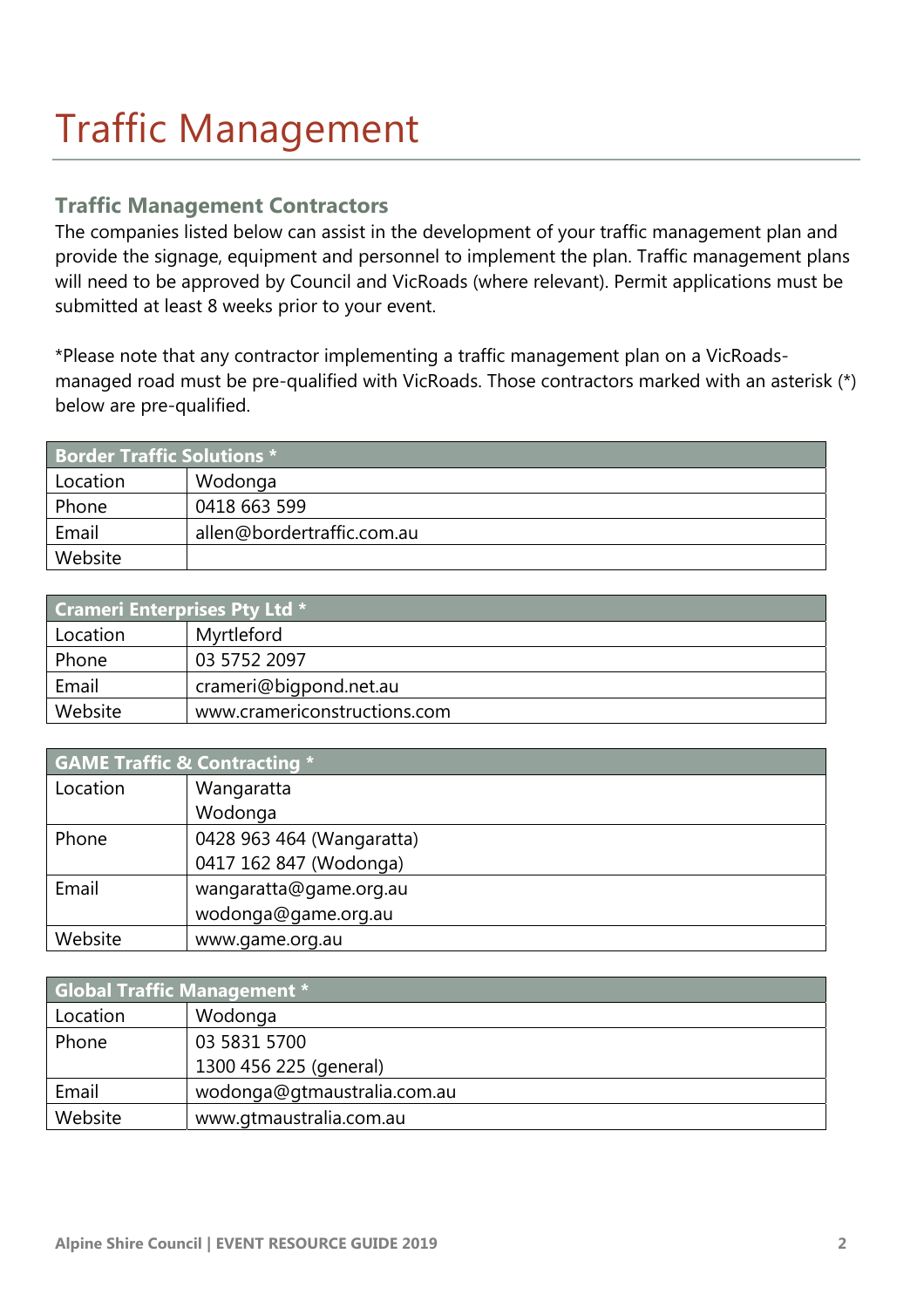| <b>North East Civil Construction (NECC) *</b> |                         |  |
|-----------------------------------------------|-------------------------|--|
| Location                                      | <b>Bright</b>           |  |
| Phone                                         | 03 5750 1222            |  |
| Email                                         | admin@necivilcon.com.au |  |
| Website                                       | www.necivilcon.com.au   |  |

| <b>Stadelmann Enterprises Pty Ltd *</b> |                         |  |
|-----------------------------------------|-------------------------|--|
| Location                                | <b>Bright</b>           |  |
| Phone                                   | 03 5755 1435            |  |
| Email                                   | admin@stadelmann.net.au |  |
| Website                                 |                         |  |

| <b>Traffic.com Pty Ltd</b> $*$ |                         |  |
|--------------------------------|-------------------------|--|
| Location                       | Wodonga                 |  |
| Phone                          | 02 6056 5738            |  |
|                                | 0457 872 345            |  |
| Email                          | Traffic.com@bigpond.com |  |
| Website                        |                         |  |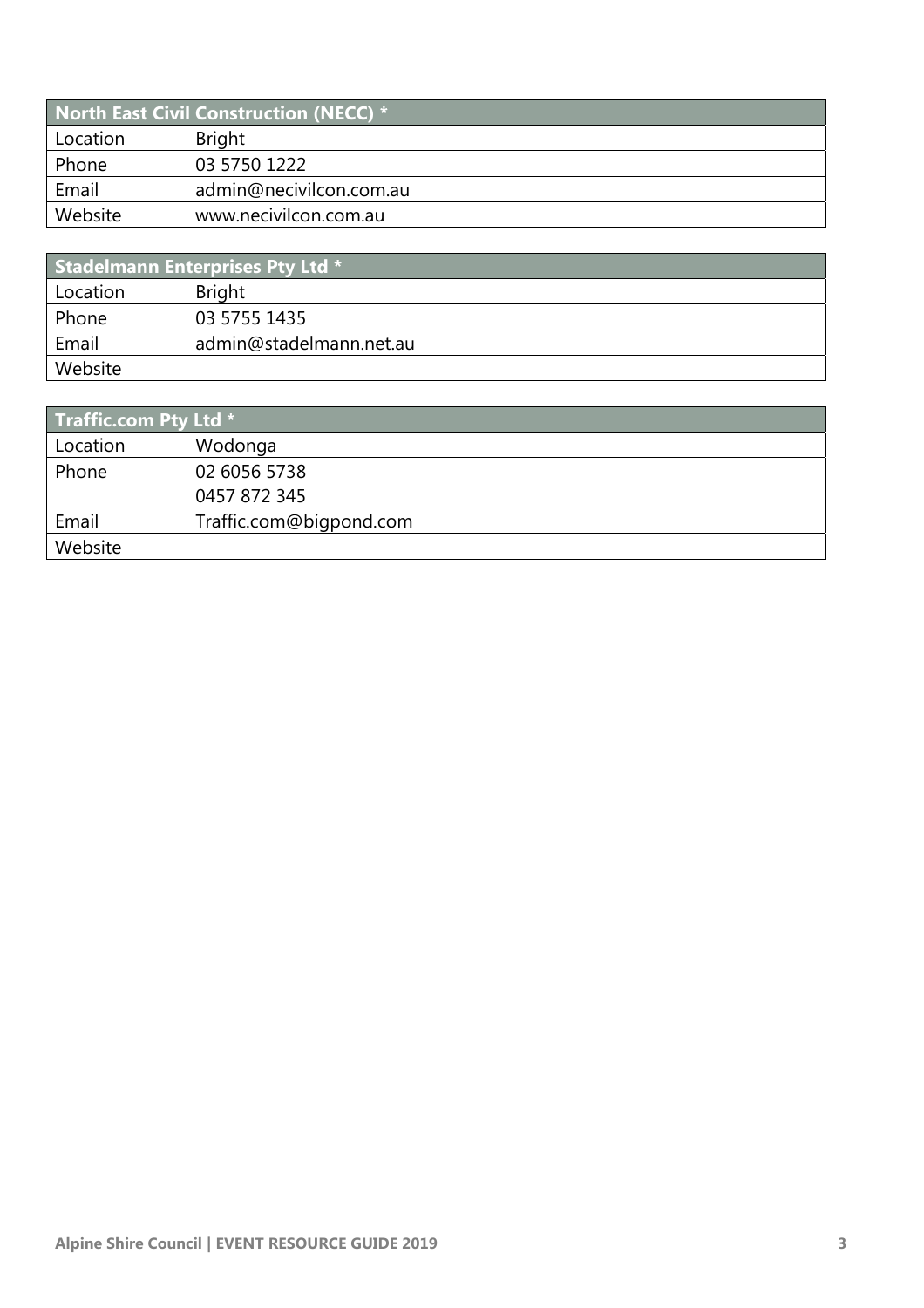### Resource Hire

The following suppliers can assist with the hire and sale of various resources for your event. The products listed below each supplier give an indication of the resources they offer; however the lists are not comprehensive. Please contact the suppliers for full details.

#### **General Resources**

The following suppliers can provide general resources for events such as temporary fencing, barriers, signs, bollards, generators, and portable toilet and shower facilities.

Also see **Barlens Events**, **Mansfield Party Hire & Events** and **RBR Party Hire** in the next category for toilets, showers, generators, event fencing and bollards.

| 1300TempFence   |                                |                            |
|-----------------|--------------------------------|----------------------------|
| Location        | Wangaratta                     |                            |
|                 | Albury                         |                            |
| Phone           | 1300 193 361                   |                            |
|                 | 0426 251 842                   |                            |
| Email           | pauls@1300tempfence.com.au     |                            |
| Website         | www.temporaryfence.com.au      |                            |
| Products /      | <b>Temporary Fencing</b>       | Barrier Mesh (orange mesh) |
| <b>Services</b> | <b>Crowd Control Barriers</b>  | <b>Toilets</b>             |
|                 | <b>Star Pickets &amp; Caps</b> |                            |

| 24 Seven Events |                                    |  |
|-----------------|------------------------------------|--|
| Location        | Wangaratta                         |  |
| Phone           | 03 5721 4374                       |  |
| Email           | info@24sevenevents.com.au          |  |
| Website         | www.24sevenevents.com.au           |  |
| Products /      | Coolrooms and Fridges              |  |
| <b>Services</b> | <b>Generators &amp; Electrical</b> |  |
|                 | <b>Toilets</b>                     |  |

| <b>Bloo Loos Toilet Hire</b> |                         |  |
|------------------------------|-------------------------|--|
| Location                     | Shepparton              |  |
| Phone                        | 03 5831 3711            |  |
| Email                        | info@blooloos.com.au    |  |
| Website                      | www.blooloos.com.au     |  |
| Products /                   | Single & Double Toilets |  |
| <b>Services</b>              |                         |  |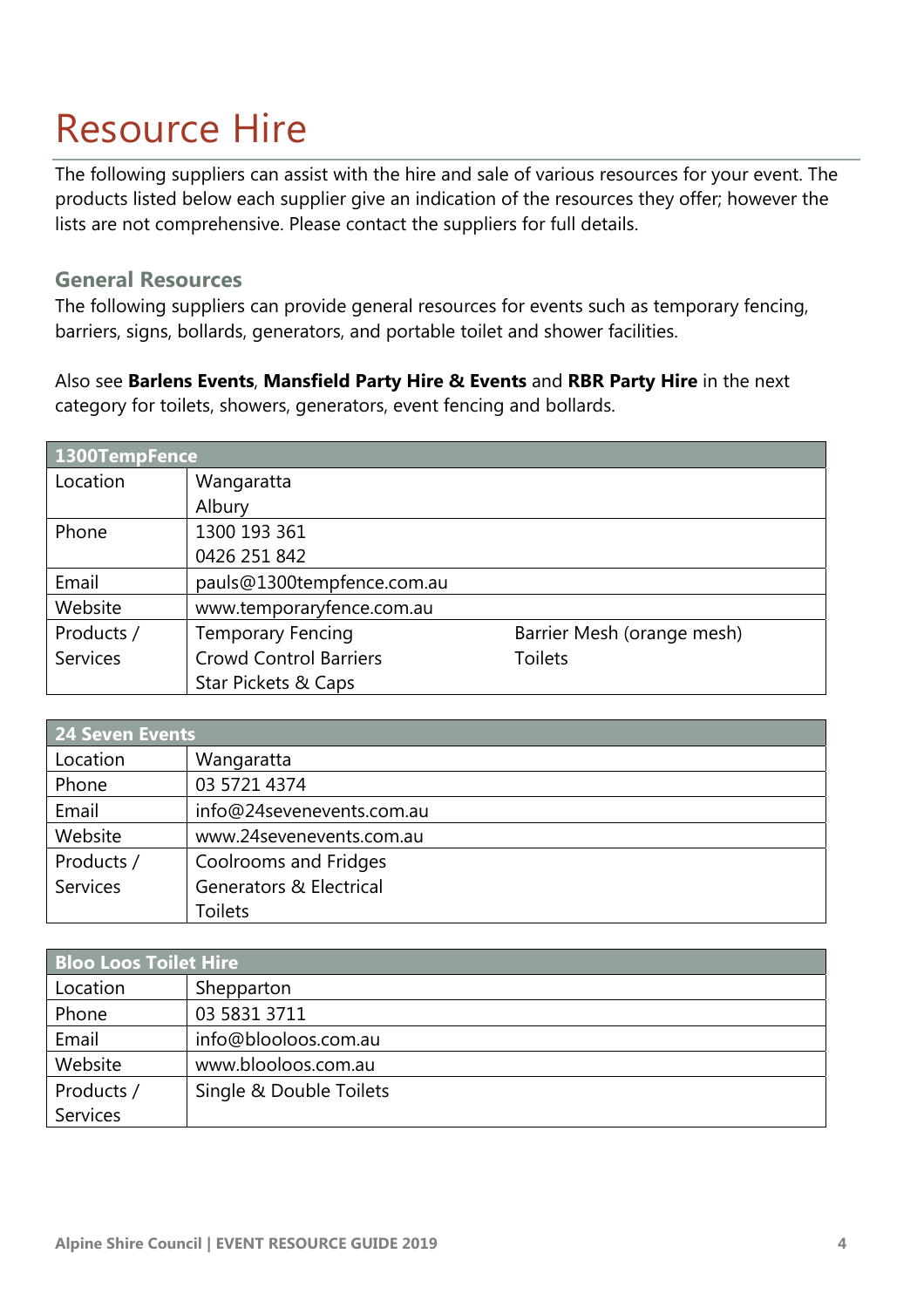| <b>Coates Hire</b> |                                   |                                  |
|--------------------|-----------------------------------|----------------------------------|
| Location           | Albury                            |                                  |
|                    | Shepparton                        |                                  |
| Phone              | 02 6022 2000 (Albury)             |                                  |
|                    | 03 5829 3400 (Shepparton)         |                                  |
| Email              | albury.branch@coateshire.com.au   |                                  |
|                    | shepparton@coateshire.com.au      |                                  |
| Website            | www.coateshire.com.au             |                                  |
| Products /         | <b>Waterfilled Barriers</b>       | <b>Bollards</b>                  |
| <b>Services</b>    | <b>Concrete Barriers</b>          | Safety Cones (Witches Hat)       |
|                    | <b>Metal Barriers</b>             | Generators                       |
|                    | <b>Temporary Fencing</b>          | <b>Power Distribution Boards</b> |
|                    | <b>VMS Board</b>                  | <b>Toilets</b>                   |
|                    | <b>Traffic Management Signage</b> |                                  |

| <b>GAME Traffic &amp; Contracting</b> |                                   |  |
|---------------------------------------|-----------------------------------|--|
| Location                              | Wangaratta                        |  |
|                                       | Wodonga                           |  |
| Phone                                 | 0428 963 464 (Wangaratta)         |  |
|                                       | 0417 162 847 (Wodonga)            |  |
|                                       | 1800 438 426 (general)            |  |
| Email                                 | wangaratta@game.org.au            |  |
|                                       | wodonga@game.org.au               |  |
| Website                               | www.game.org.au                   |  |
| Products /                            | <b>Temporary Fencing</b>          |  |
| <b>Services</b>                       | <b>Crowd Control Barriers</b>     |  |
|                                       | <b>Traffic Management Signage</b> |  |

| North East Civil Construction (NECC) |                                   |  |
|--------------------------------------|-----------------------------------|--|
| Location                             | <b>Bright</b>                     |  |
| Phone                                | 03 5750 1222                      |  |
| Email                                | admin@necivilcon.com.au           |  |
| Website                              | www.necivilcon.com.au             |  |
| Products /                           | <b>Temporary Fencing</b>          |  |
| <b>Services</b>                      | <b>Waterfilled barriers</b>       |  |
|                                      | <b>Bollards</b>                   |  |
|                                      | Safety Cones (witches hat)        |  |
|                                      | <b>VMS Boards</b>                 |  |
|                                      | <b>Traffic Management Signage</b> |  |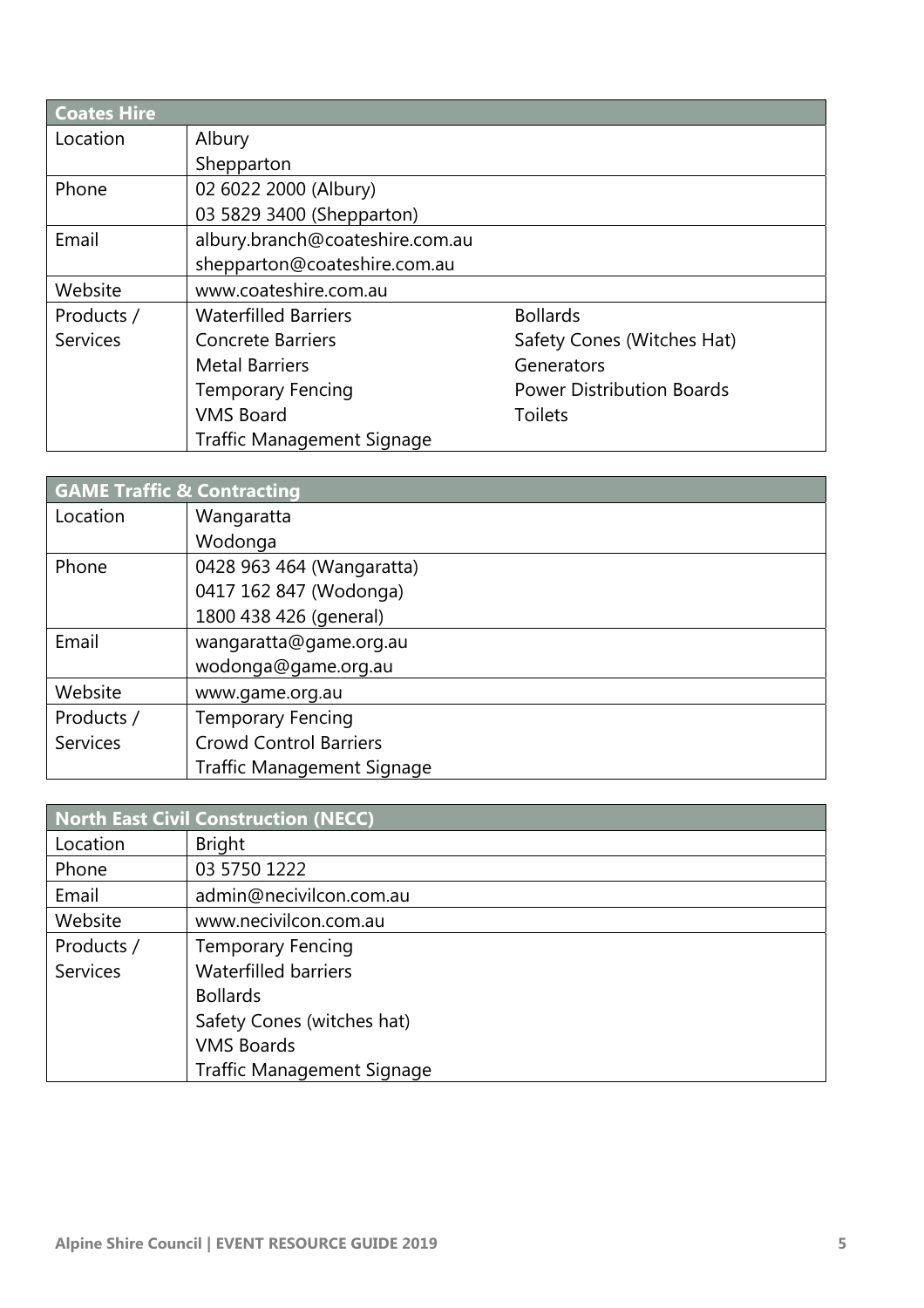| <b>North East Temp Fencing</b> |                                 |
|--------------------------------|---------------------------------|
| Location                       | Wangaratta                      |
|                                | Albury                          |
| Phone                          | 0419 573 891                    |
| Email                          | garry@rivertempfence.com.au     |
| Website                        | www.northeasttempfencing.com.au |
| Products /                     | <b>Temporary Fencing</b>        |
| <b>Services</b>                | <b>Crowd Control Barriers</b>   |
|                                | White Picket Fencing            |
|                                | <b>Bollards</b>                 |
|                                | Safety Cones (Witches Hat)      |

| <b>Pacific Hire</b> |                                   |                                  |
|---------------------|-----------------------------------|----------------------------------|
| Location            | Myrtleford                        |                                  |
| Phone               | 03 5752 1019                      |                                  |
|                     | 1300 722 132 (general)            |                                  |
| Email               |                                   |                                  |
| Website             | www.pacifichire.com.au            |                                  |
| Products /          | <b>Temporary Fencing</b>          | Safety Cones (Witches Hat)       |
| <b>Services</b>     | <b>Traffic Management Signage</b> | Generators                       |
|                     | <b>VMS Board</b>                  | <b>Power Distribution Boards</b> |
|                     | <b>Waterfilled Barriers</b>       | Toilets & Showers                |
|                     | <b>Bollards</b>                   |                                  |

| Rows-A-Loo      |                      |
|-----------------|----------------------|
| Location        | Yarroweyah           |
| Phone           | 03 5873 2326         |
|                 | 0418 575 569         |
| Email           | info@rowsaloo.com.au |
| Website         | www.rowsaloo.com.au  |
| Products /      | <b>Toilet Truck</b>  |
| <b>Services</b> | <b>Shower Truck</b>  |

#### **Event/Party Hire**

The following businesses offer event and party hire services offering hire and purchase of items such as marquees, umbrellas, tables, chairs, flooring, portable cool rooms, catering equipment, props and decorations, and general party supplies. All suppliers service the Alpine Shire; however travel/delivery fees may apply.

| <b>Alpine Events Co</b> |                               |  |
|-------------------------|-------------------------------|--|
| Location                | <b>Bright</b>                 |  |
| Phone                   | 0450 580 641                  |  |
| Email                   | contact@alpineeventsco.com.au |  |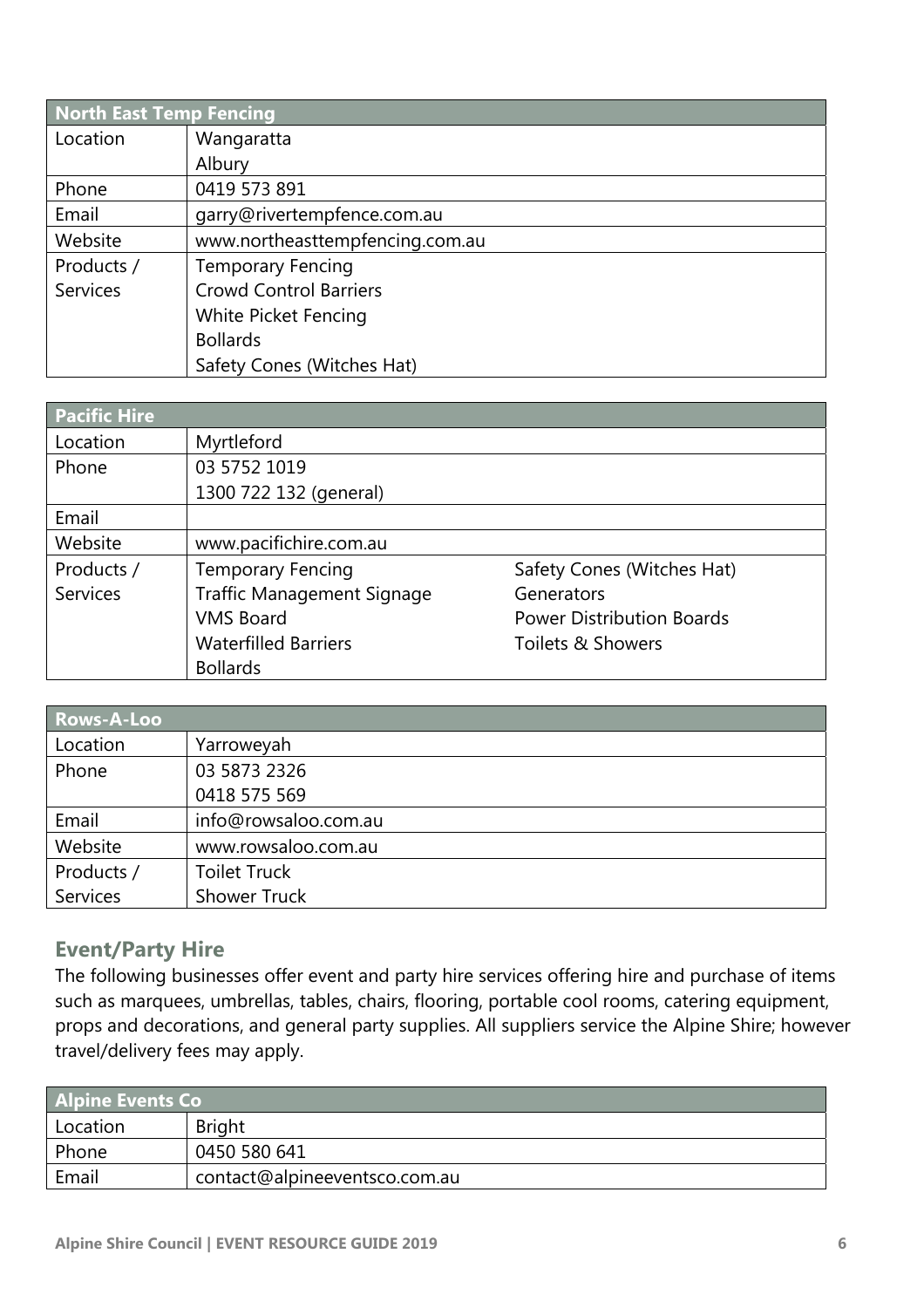| <b>Alpine Events Co</b> |                           |  |
|-------------------------|---------------------------|--|
| Website                 | www.alpineeventsco.com.au |  |
| Products /              | Hire range TBC            |  |
| Services                |                           |  |

| <b>BANG Event Co</b> |                                                      |  |
|----------------------|------------------------------------------------------|--|
| Location             | Albury                                               |  |
| Phone                | 0418 207 889                                         |  |
|                      | 0477 001 595                                         |  |
| Email                | hello@bangeventco.com.au                             |  |
| Website              | www.bangeventco.com.au                               |  |
| Products /           | Seating (Chairs, Stools, Lounges, Ottomans, Benches) |  |
| <b>Services</b>      | <b>Tables</b>                                        |  |
|                      | Tableware (Linen, Cutlery, Glassware)                |  |
|                      | <b>Styling Accessories</b>                           |  |
|                      | Festoon lighting                                     |  |

| <b>Barlens Events</b> |                                     |                                    |
|-----------------------|-------------------------------------|------------------------------------|
| Location              | Albury                              |                                    |
| Phone                 | 02 6043 0605                        |                                    |
| Email                 | shaunbrown@barlens.com.au           |                                    |
| Website               | www.barlens.com.au                  |                                    |
| Products /            | <b>Marquees</b>                     | Seating (Chairs, Stools, Lounges,  |
| <b>Services</b>       | Canopies & Pagodas                  | Ottomans)                          |
|                       | Umbrellas                           | <b>Bars</b>                        |
|                       | Flooring                            | <b>Styling Accessories</b>         |
|                       | Staging                             | Lighting (Indoor & Outdoor)        |
|                       | <b>Catering Equipment</b>           | Heating & Cooling                  |
|                       | Crockery & Cutlery                  | Fencing (Event Fencing, Barricades |
|                       | Glassware                           | and Temporary Fencing)             |
|                       | Tables                              | Exhibition & Display products      |
|                       | Linen (Table, Serviettes, Curtains) |                                    |

| <b>Lips Party Hire</b> |                            |                            |
|------------------------|----------------------------|----------------------------|
| Location               | Wangaratta                 |                            |
| Phone                  | 03 5721 9671               |                            |
|                        | 0413 596 719               |                            |
| Email                  | enquiries@lipsparty.com.au |                            |
| Website                | www.lipsparty.com.au       |                            |
| Products /             | <b>Marquees</b>            | Flooring                   |
| <b>Services</b>        | <b>Umbrellas</b>           | <b>Styling Accessories</b> |
|                        | Seating                    | Heating & Cooling          |
|                        | Tables & Table Cloths      | Lighting                   |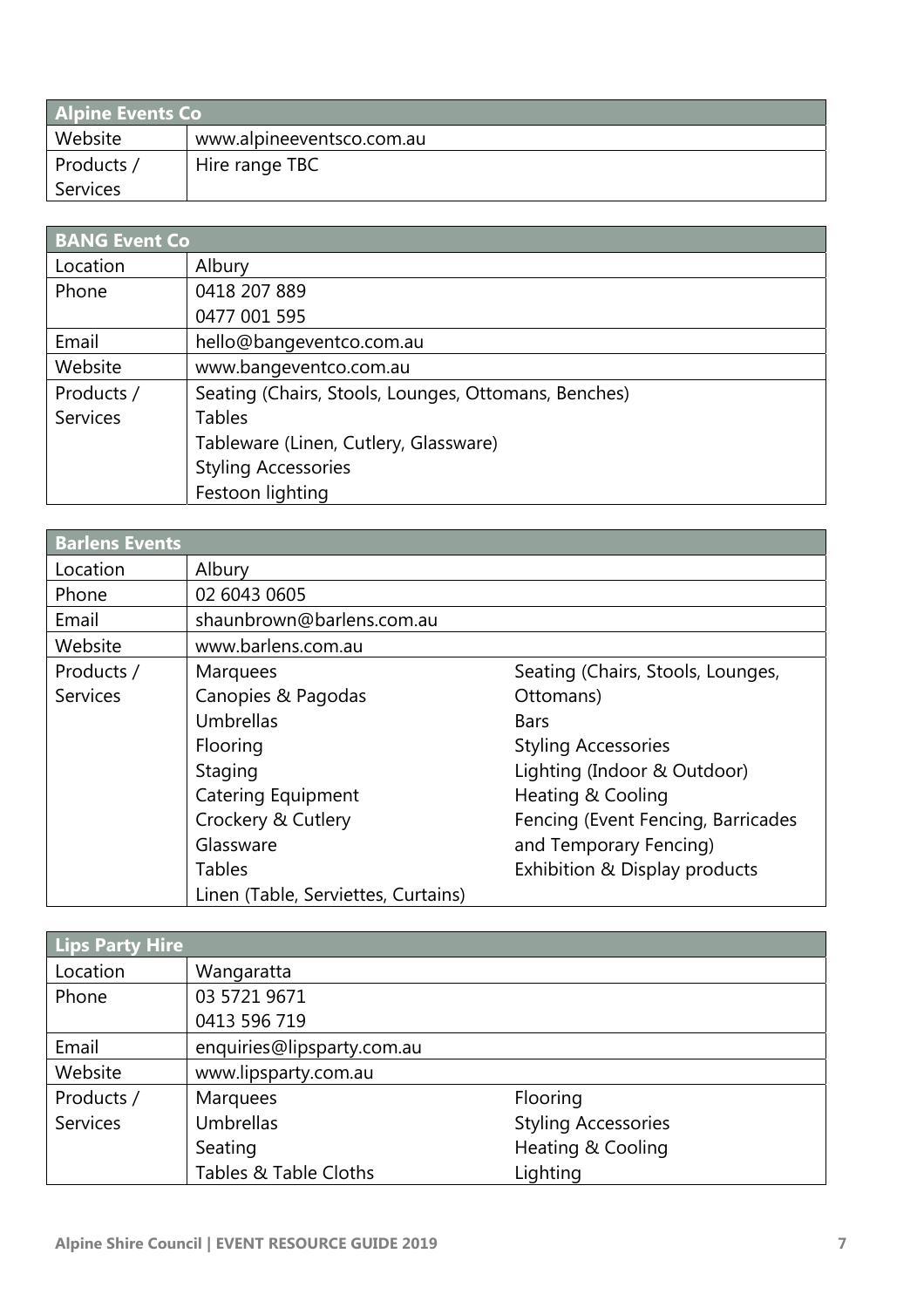| <b>Lips Party Hire</b> |                               |                    |  |
|------------------------|-------------------------------|--------------------|--|
|                        | <b>Crockery &amp; Cutlery</b> | Speakers & Amps    |  |
|                        | Glassware                     | Projector & Screen |  |
|                        | <b>Catering Equipment</b>     | Jukeboxes          |  |
|                        | Coolrooms & Fridges           |                    |  |

|                 | <b>Mansfield Party Hire &amp; Events</b> |                            |
|-----------------|------------------------------------------|----------------------------|
| Location        | Mansfield                                |                            |
| Phone           | 03 5775 3000                             |                            |
| Email           | info@mansfieldpartyhire.com.au           |                            |
| Website         | www.mansfieldpartyhire.com.au            |                            |
| Products /      | Marquees                                 | Post & Rope Aisles         |
| <b>Services</b> | Umbrellas                                | Heating & Cooling          |
|                 | Seating                                  | <b>Toilets</b>             |
|                 | <b>Tables</b>                            | Lighting                   |
|                 | Tableware                                | Generator                  |
|                 | Glassware                                | PA System                  |
|                 | <b>Bars</b>                              | Lectern                    |
|                 | <b>Catering Equipment</b>                | Microphone & Stand         |
|                 | Flooring                                 | Projector & Screen         |
|                 | Staging                                  | <b>Jukebox</b>             |
|                 | Picket & Wrought Iron Fencing            | <b>Styling Accessories</b> |

| <b>RBR Party Hire</b> |                                    |                            |  |
|-----------------------|------------------------------------|----------------------------|--|
| Location              | Wodonga                            |                            |  |
| Phone                 | 02 6024 2507                       |                            |  |
| Email                 | sales@rbrparty.com.au              |                            |  |
| Website               | www.rbrparty.com.au                |                            |  |
| Products /            | Marquees                           | Flooring                   |  |
| <b>Services</b>       | Seating (Chairs, Stools, Ottomans) | Lighting                   |  |
|                       | Tables & table cloths              | Generator                  |  |
|                       | <b>Bars</b>                        | <b>Extension leads</b>     |  |
|                       | <b>Catering Equipment</b>          | Toilets & Showers          |  |
|                       | Crockery & Cutlery                 | Lectern                    |  |
|                       | Glassware                          | Jukebox                    |  |
|                       | Coolrooms & Freezers               | <b>Slushy Machine</b>      |  |
|                       | Fencing (Bollards and Picket       | Photo Booth                |  |
|                       | Fencing)                           | <b>Fairy Floss Machine</b> |  |
|                       | Heating & Cooling                  | Popcorn Machine            |  |
|                       | Staging                            |                            |  |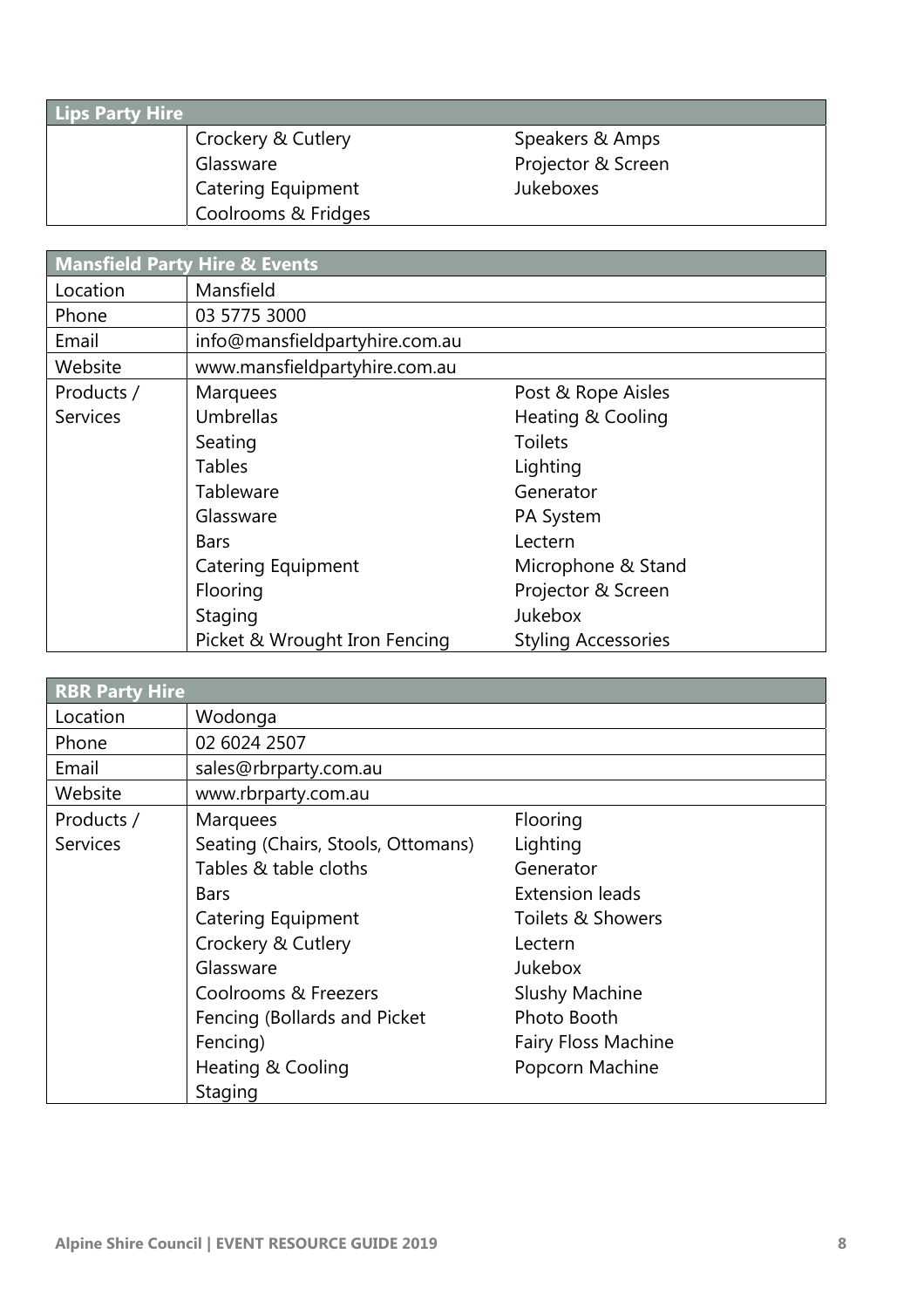| <b>Rustic Amour Event Hire</b> |                                    |                            |  |
|--------------------------------|------------------------------------|----------------------------|--|
| Location                       | Killawarra                         |                            |  |
| Phone                          | 0437 688 158                       |                            |  |
| Email                          | hello@rusticamour.com              |                            |  |
| Website                        | www.rusticarmour.com               |                            |  |
| Products /                     | Seating (Chairs, Stools, Ottomans, | <b>Marquees</b>            |  |
| <b>Services</b>                | Benches)                           | Umbrellas                  |  |
|                                | <b>Tables</b>                      | Festoon Lighting           |  |
|                                | <b>Arches and Arbours</b>          | Photo Booth                |  |
|                                | Signage & Chalkboards              | <b>Styling Accessories</b> |  |
|                                | Rugs & Cushions                    |                            |  |
|                                | Lawn Games                         |                            |  |

### **Sound, Lighting & Staging**

| <b>Albury Sound and Lighting</b> |                           |                                    |  |
|----------------------------------|---------------------------|------------------------------------|--|
| Location                         | Albury                    |                                    |  |
| Phone                            | 02 6021 1502              |                                    |  |
|                                  | 0407 211 502              |                                    |  |
| Email                            | asandl@tpg.com.au         |                                    |  |
| Website                          | www.alburysound.com       |                                    |  |
| Products /                       | Microphones & Stands      | Lasers                             |  |
| <b>Services</b>                  | <b>Sound Mixers</b>       | Up Lighting                        |  |
|                                  | Speakers & Stands         | Smoke Machine                      |  |
|                                  | <b>PA Systems</b>         | Followspots                        |  |
|                                  | Projectors & Screens      | Flood Lighting                     |  |
|                                  | Cameras                   | Trussing                           |  |
|                                  | Vision Mixers & Switchers | Party Lighting                     |  |
|                                  | <b>Scalers</b>            | Site Lighting                      |  |
|                                  | Plasma & LCD Screens      | Garden & Marquee Lighting          |  |
|                                  | <b>Drapes</b>             | Theatrical and Concert Lighting    |  |
|                                  | Lecterns                  | Disco/Club Lighting & Mirror Balls |  |

| <b>Barlens Events</b> |                           |                          |  |
|-----------------------|---------------------------|--------------------------|--|
| Location              | Albury                    |                          |  |
| Phone                 | 02 6043 0605              |                          |  |
| Email                 | shaunbrown@barlens.com.au |                          |  |
| Website               | www.barlens.com.au        |                          |  |
| Products /            | Floor Lamps               | <b>Rice Paper Lights</b> |  |
| <b>Services</b>       | Festoon Lighting          | <b>Fairy Lights</b>      |  |
|                       | Pendant Sphere Lights     | Staging                  |  |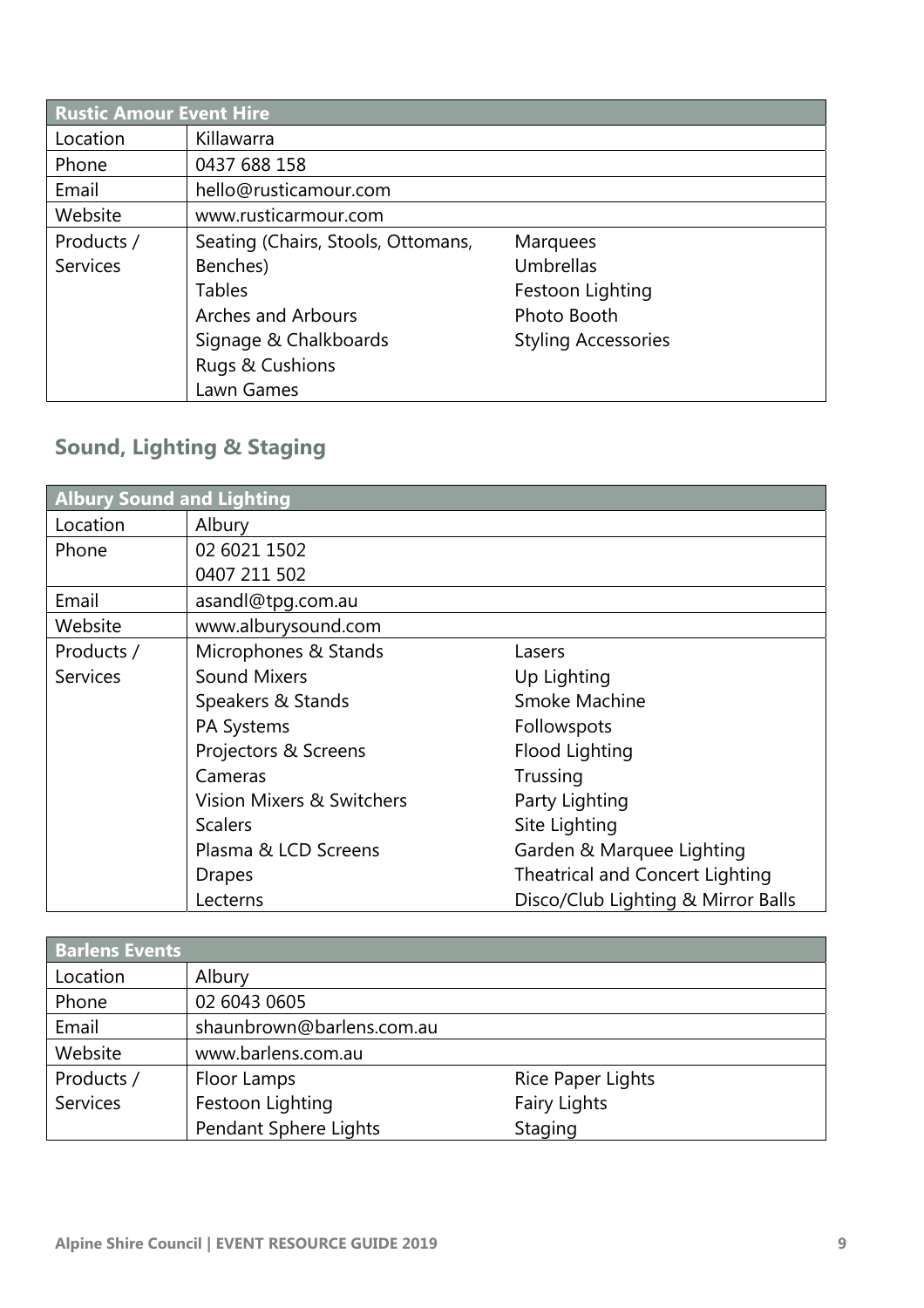| <b>Wangaratta Light &amp; Sound</b> |                                   |                 |  |
|-------------------------------------|-----------------------------------|-----------------|--|
| Location                            | Wangaratta                        |                 |  |
| Phone                               | 0409 973 611                      |                 |  |
|                                     | 0437 455 690                      |                 |  |
| Email                               | wangarattalightandsound@gmail.com |                 |  |
| Website                             | www.wanglightandsound.com.au      |                 |  |
| Products /                          | Speakers & Stands                 | DJ set up       |  |
| <b>Services</b>                     | Microphones & Stands              | Slushie Machine |  |
|                                     | <b>Mixers</b>                     | Popcorn Machine |  |
|                                     | Fairy Floss Machine<br>Lighting   |                 |  |
|                                     | Projectors & Screens              |                 |  |

#### **Catering**

There are numerous cafes, restaurants, and bars in the Alpine Shire and surrounds that can provide catering on- or off-site for events. The suppliers listed below specialise in catering for events only.

| <b>Mojo Catering</b> |                                  |
|----------------------|----------------------------------|
| Location             | Beechworth                       |
| Phone                | 0414 571 294                     |
| Email                | info@mojocatering.com.au         |
| Website              | www.facebook.com/mojocateringco/ |

| <b>Pop Up Catering</b> |                              |  |
|------------------------|------------------------------|--|
| Location               | Milawa                       |  |
| Phone                  | 0410 300 874                 |  |
| Email                  | enquiry@popupcatering.com.au |  |
| Website                | www.popupcatering.com.au     |  |

| <b>Straight from the Ovens Catering</b> |                                 |  |
|-----------------------------------------|---------------------------------|--|
| Location                                | <b>Buckland Valley (Bright)</b> |  |
| Phone                                   | 03 5756 2919                    |  |
| Email                                   | info@brightcatering.com.au      |  |
| Website                                 | www.brightcatering.com.au       |  |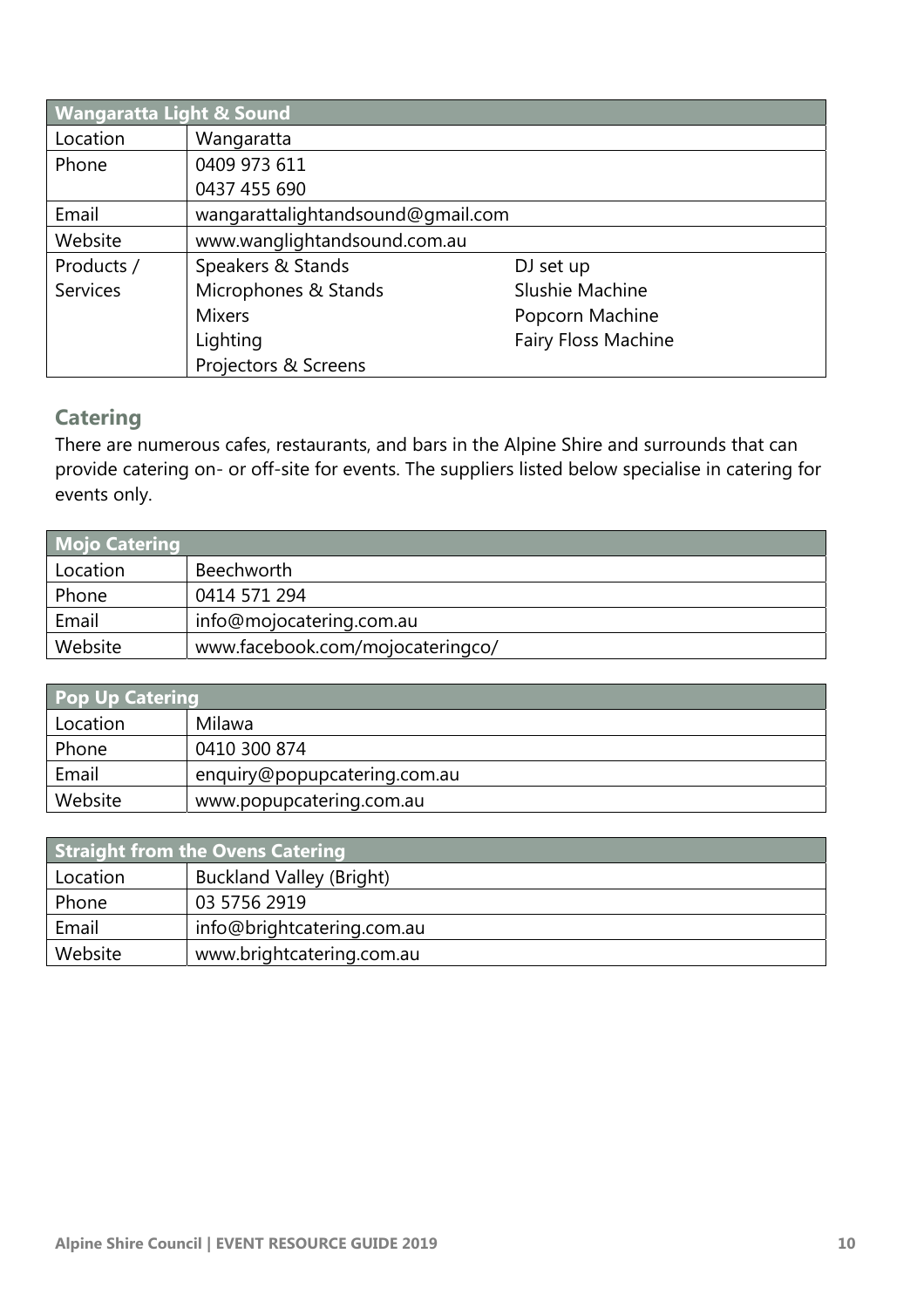## Additional Information

#### **How many toilets do I need to provide?**

In some cases, the public toilets provided at your venue will be sufficient for your event. In other instances you may need to provide additional facilities. To estimate the number of toilets you may require, please use the tables below. You need to take into consideration the number of people attending, the duration of your event, the climate (if outdoors) and whether or not alcohol is being consumed.

|                | <b>MALES</b> |                |                              | <b>FEMALES</b> |                              |
|----------------|--------------|----------------|------------------------------|----------------|------------------------------|
| <b>Patrons</b> | <b>WC</b>    | <b>Urinals</b> | <b>Hand</b><br><b>Basins</b> | <b>WC</b>      | <b>Hand</b><br><b>Basins</b> |
| $<$ 500 $\,$   |              |                |                              |                |                              |
| $1000$         |              |                | 4                            |                | 4                            |
| $2000$         | 4            |                | ხ                            | 12             | b                            |
| $3000$         | b            | 15             | 10                           | 18             | 10                           |
| < 5000         | 8            | 25             | 17                           | 30             | 17                           |

#### Table 1: Toilet facilities where **alcohol is not available**

#### Table 2: Toilet facilities where **alcohol is available**

|                | <b>MALES</b> |                |                              | <b>FEMALES</b> |                              |
|----------------|--------------|----------------|------------------------------|----------------|------------------------------|
| <b>Patrons</b> | <b>WC</b>    | <b>Urinals</b> | <b>Hand</b><br><b>Basins</b> | <b>WC</b>      | <b>Hand</b><br><b>Basins</b> |
| $<$ 500        |              | 8              |                              | 13             |                              |
| $1000$         |              | 10             | 4                            | 16             | 4                            |
| $2000$         | 9            | 15             |                              | 18             |                              |
| $3000$         | 10           | 20             | 14                           | 22             | 14                           |
| < 5000         | 12           | 30             | 20                           | 40             | 20                           |

The above figures may be modified for shorter events as follows:

| <b>Duration of Festival/ Event</b> | <b>Quantity Required</b> |
|------------------------------------|--------------------------|
| 8 hours plus                       | 100%                     |
| 6-8 hours                          | 80%                      |
| 4-6 hours                          | 75%                      |
| Less than 4 hours                  | 70%                      |

Toilet facilities must be:

- well-lit so as not to provide a security and safety hazard;
- provided with soap and hand drying equipment;
- odour free:
- cleaned and re-stocked regularly;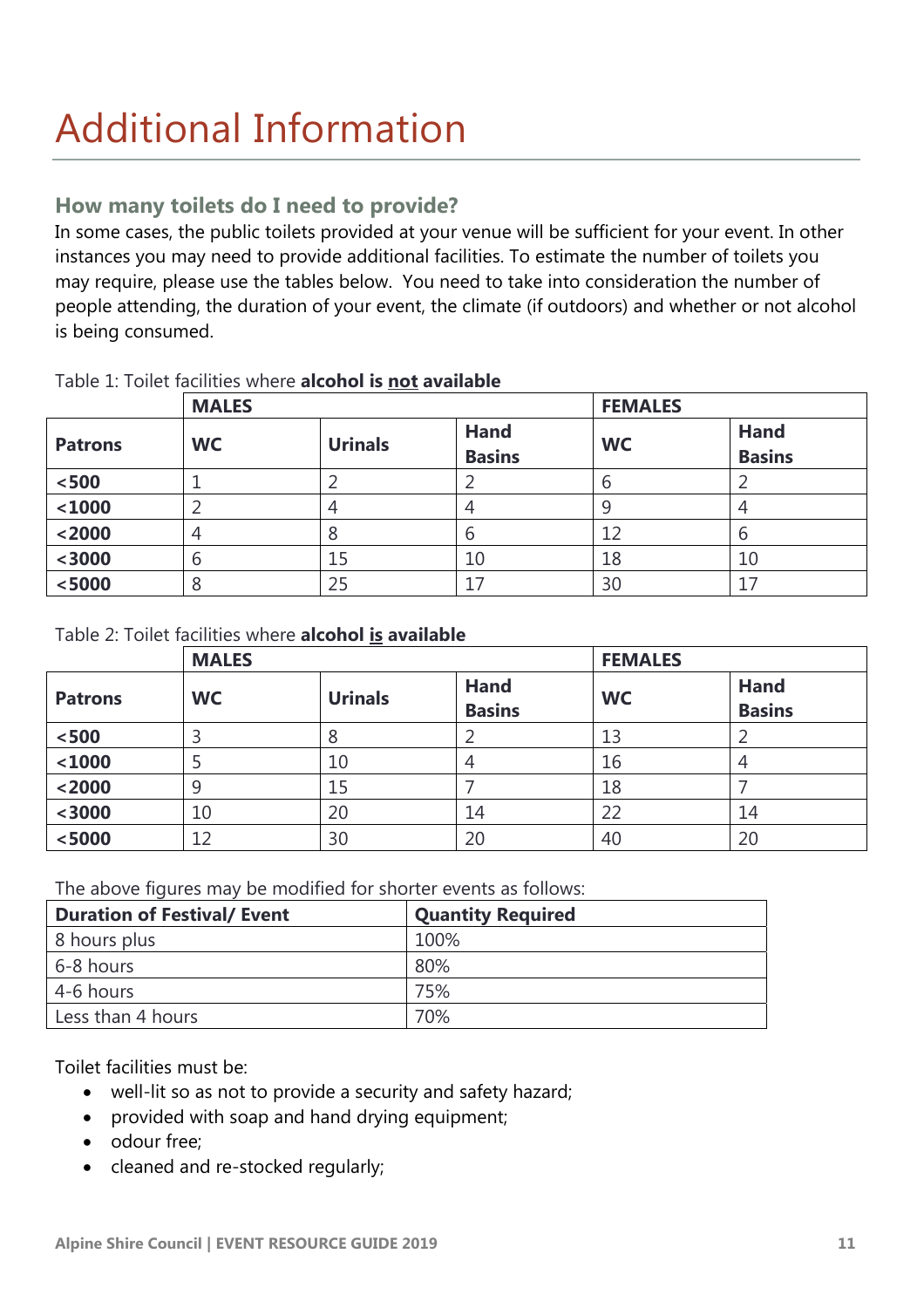- located away from food storage and food service areas;
- accessible for people with disabilities;
- provided with nappy changing facilities;
- supplied with condoms at some events; and
- appropriate for wet weather.

#### **Temporary Structures**

If you are intending to erect a temporary structure for public entertainment at your event, you must follow the guidelines below. Temporary structures may include:

- a booth, tent, marquee or other temporary structure with a floor area greater than 100 square metres;
- a seating stand whether enclosed or not which accommodates more than 20 people;
- a stage or platform (including sky borders and sky wings) with a floor area exceeding 150 square meters; and
- a pre-fabricated building exceeding 100 square metres.

All temporary structures with a floor area greater than 100 square metres must apply for a Place of Public Entertainment (POPE) Occupancy permit or a Temporary Occupancy Permit (TOP) and be inspected and approved by a building inspector. Both permits attract fees which are payable at the time of application. It is therefore advisable to make use of a registered building practitioner when erecting such a structure.

Public entertainment cannot be conducted in any place without a POPE. A place of public entertainment includes:

- any place or building having a floor area greater than 500 square metres which is enclosed or substantially enclosed;
- any place or building having a floor area greater than 500 square meters to which admission can be gained by payment of money or any other consideration;
- any place or building having a floor area greater than 500 square meters which is used or intended to be used for an entertainment or meeting to which admission may be ordinarily gained by members of the public.

(The Building Act 1993, Building Regulations 2006)

A Building Inspector from the Alpine Shire Council will inspect a place of public entertainment to determine if the conditions of the permit have been met.

Any event requiring the use of a tent, shade structure, marquee etc. of any size that requires the use of tent pegs, must consult with Council before set up to locate and mark out underground irrigation lines and power.

The event organiser must be aware of any underground power cables or water/irrigation pipes and be vigilant to ensure these are not damaged, resulting in power or water disruption and possible costly repairs to the event organiser.